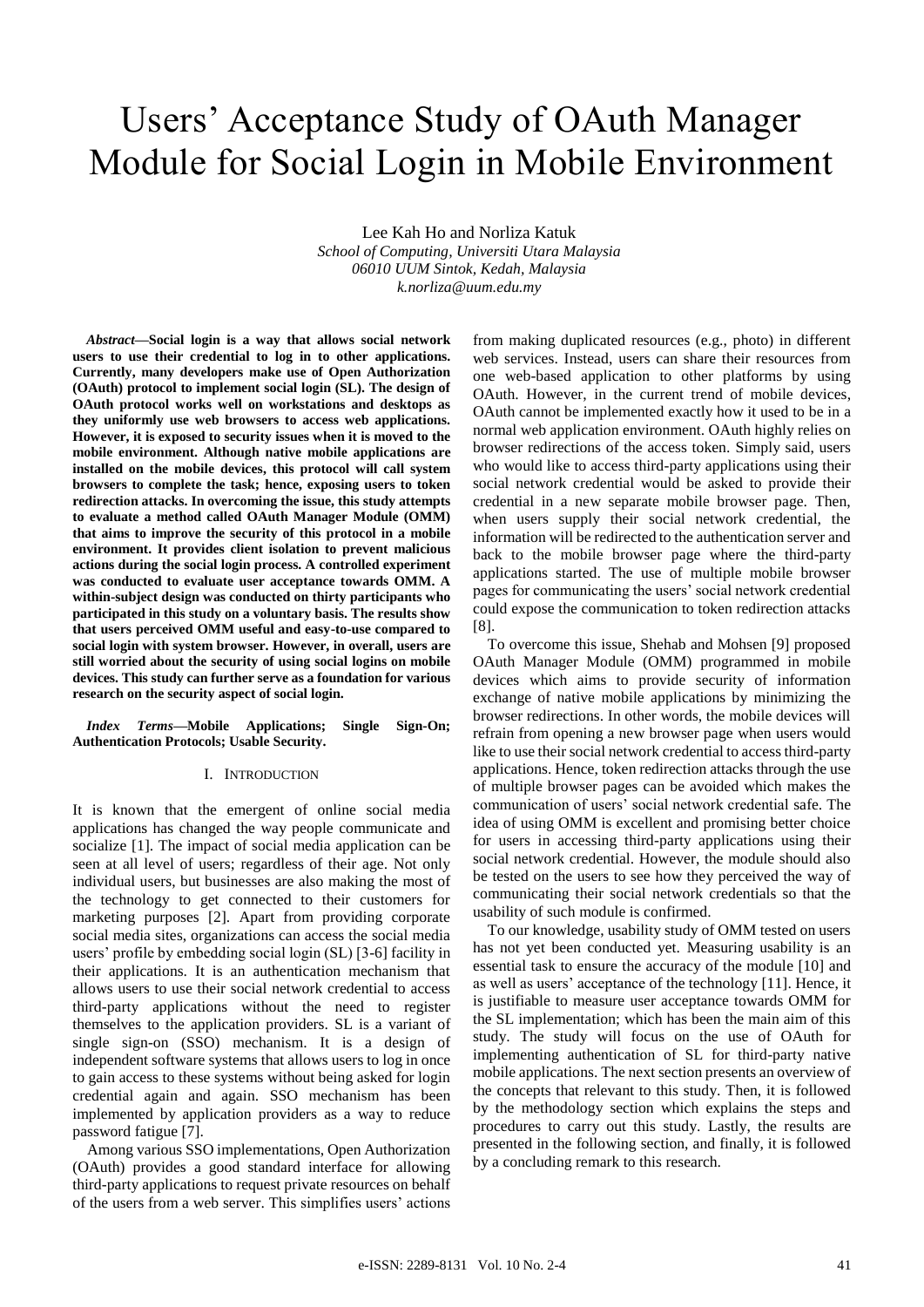## II. RELATED WORKS

## *A. SSO and Social Login*

The use of username and password (i.e., credential) is a common way for authenticating users in today's Internetbased applications. An addition to the authentication mechanism, it also works as a mechanism for user personalization. However, the rapid increase of applications that asked for this user credential caused password fatigue [7] among users. They feel mental and emotional pressure to remember an excessive number of credentials for different applications as part of their daily routine. To avoid users from writing the credentials on the paper or replicating the same credentials for multiple applications; an identity management system is needed. Then, the SSO comes as a solution to password fatigue and identity management.

SSO allows users to use a single credential for authentication once to access multiple applications from different applications providers [12]. SSO is available in different forms, covering from enterprise solutions to individual needs. The recent development allows application providers to use social network credentials in implementing SSO. It is known as social login (SL) [3, 5, 6]. Users of many social network providers such as Facebook, Twitter, Google+, and Yahoo can use their credential to access thirdparty applications. This mechanism has been widely implemented in many web and mobile applications. Figure 1 shows an example of SL used in a popular online shopping application.



Figure 1: SL used in a popular online shopping application (A screenshot of www.lazada.com.my taken using a mobile device)

## *B. The Mechanism for Implementing SL and OAuth*

SL can be implemented in third-party applications using open standards and protocols such as OpenID and OAuth [3]. Users authenticate to a third-party application can be implemented using credentials issued by supported OpenID identity providers such as Google or Yahoo. The providers supplied API that allows users to have a simplified sign-in process by eliminating the new-member registration process [13]. OpenID provides authentication services to the relying parties. On the other hand, OAuth allows users to authorize an application to act on behalf of the user on another application [14]. However, this protocol has been re-purposed by Facebook, Google, and Microsoft [15] for user authentication.

Communication using OAuth protocol involved four components (parties) [4, 16]; client, resource owner, the authorization server, and resource server. Table 1 defines the components. Figure 2 shows the communication flow among OAuth components.

Table 1 The Components of OAuth Protocol [4, 16]

| Components         | Description                                                                                                                                                          |
|--------------------|----------------------------------------------------------------------------------------------------------------------------------------------------------------------|
| Resource           | An entity that allows the client to access protected                                                                                                                 |
| owner              | resources or accounts.                                                                                                                                               |
| Resource<br>server | A server that validates access tokens presented by a<br>client and serves the requested protected resources. It is<br>the API server that stores users' information. |
| Client             | An application that represents the resource owner and<br>requests for the protected resource. It also referred to as<br>a third-party application                    |
| Authorization      | A server that authenticates the resource owner and                                                                                                                   |
| server             | issues access tokens to the client.                                                                                                                                  |
| Authorization      | A resource owner's credential used by clients to obtain                                                                                                              |
| grant              | an access token from the authorization server.                                                                                                                       |
| Access token       | A credential for accessing protected resources.                                                                                                                      |
|                    |                                                                                                                                                                      |



Figure 2: OAuth authorization flow [4, 16]

OAuth uses browser redirection extensively for sending the tokens between the involved parties [15]. Redirections are the central mechanism of OAuth that could open a way for attackers to target such implementation [17].

## *C. OAuth Token Redirection Using System Browser*

System browser refers to web browser applications that are installed on a mobile device. Some popular mobile web browsers are Chrome, Firefox, and Safari. In OAuth authorization flow, a user-agent is needed to perform redirection and isolate the authorization from interrupting other processes. In the mobile platform, some developers choose to use these mobile web browsers to be the role of user-agent in mobile OAuth authorization flow. In OAuth, the client application can send the OAuth authorization link to a browser application for authentication and authorization. The transmission of data and result can be achieved by mobile platform architecture such as Intent Manager in Android [9].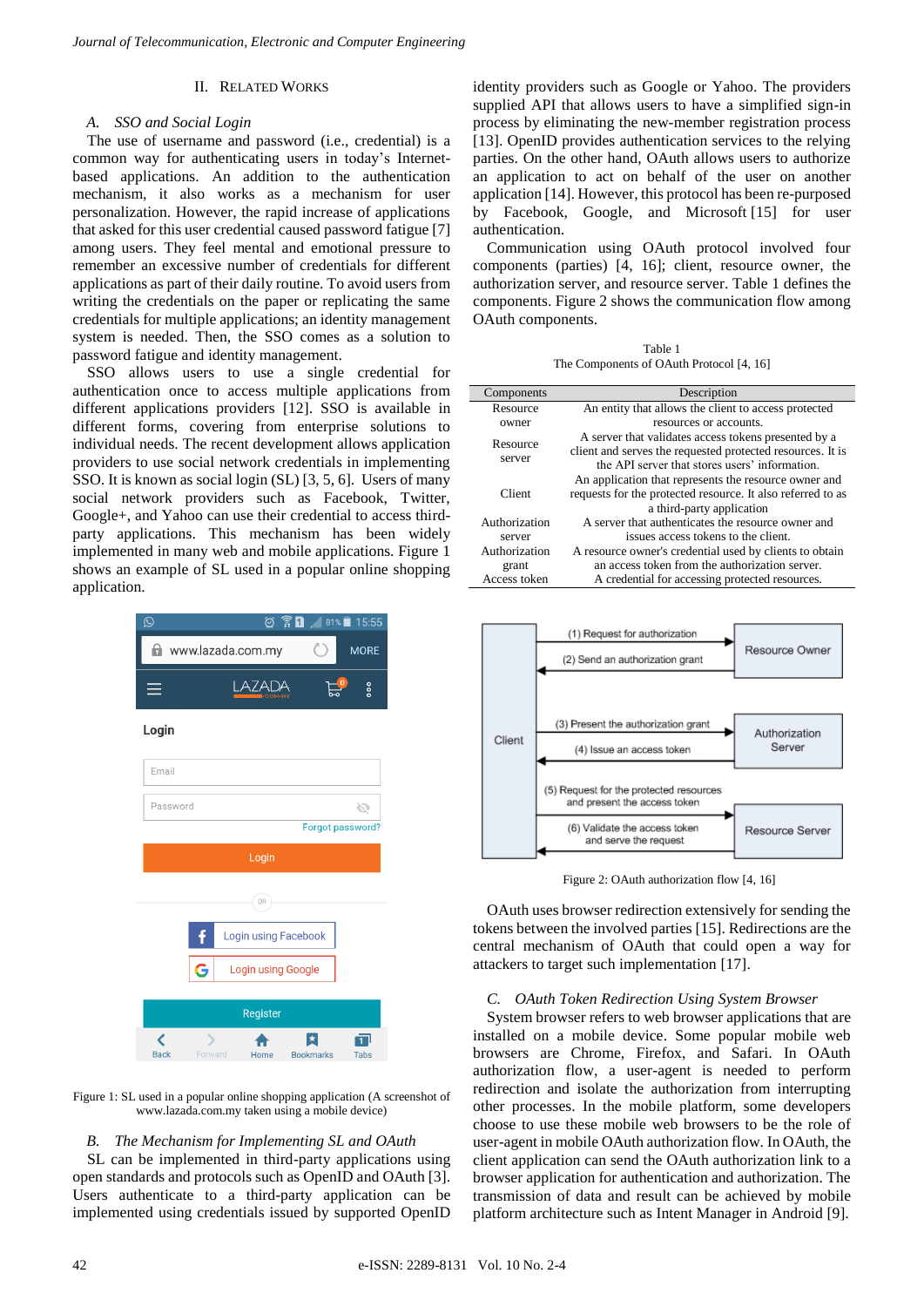Although using a web browser in the mobile device can achieve an isolated user-agent in OAuth authorization flow, there are still vulnerabilities exist in this implementation. For example, attackers can create a malicious app and register itself to the platform architecture and intercept the OAuth response from a web browser. It will lead to leaking of the legitimate access token to malicious applications.

## *D. Secured Centralized OAuth Manager in Mobile Device*

As discussed in the earlier section, the implementation of OAuth for native mobile applications is not straightforward as implementing it in web applications. To implement OAuth in native mobile applications, two problems must be solved:

- 1. No redirection of user agent: Native mobile apps do not have a web browser to perform redirection which is the core specification of OAuth. An alternative to this problem is either embedding a web view client in the native application or make use of system browser to carry out OAuth process.
- 2. No isolated user agent: Embedded web view and system browser on mobile devices are still under the control of developers. It increases the risk of credential theft.

In overcoming the above problems, Shehab and Mohsen [9] proposed a centralized OMM to be implemented in mobile devices. The module handles all OAuth authorization requests made by the mobile device and returns the access token to the requesting client after the authorization process completes. Figure 3 illustrates the conceptual design and the process involved in OMM. The flow of the communication is:

- 1. Application requests activation of OMM from Android Intent Manager (AIM).
- 2. AIM passes the required parameters to OMM.
- 3. OMM performs OAuth authentication and authorization process with the SL Provider through an embedded protected web view.
- 4. OMM returns an access token to AIM.
- 5. AIM passes the access token back to the application.
- 6. Application accesses API and resources of SL Provider using the access token.



Figure 3: OMM Conceptual Design [4, 9]

Table 2 shows the similarities and differences between system browser and OMM.

Table 2 Comparison between System browser and OMM

| Aspects                               | <b>System Browser</b>                 | OMM                               |
|---------------------------------------|---------------------------------------|-----------------------------------|
| Isolated user-agent                   | Yes                                   | Yes                               |
| Response can be<br>intercepted        | Yes                                   | Can be prevented [9]              |
| User login cookie                     | Persisted after exit.<br>from browser | Erased after exit.<br>from module |
| Re-login required for<br>another app? | No, if the cookie<br>persisted        | Yes                               |

From the aspect of similarities, both system browser and OMM isolate user-agent where OAuth clients are unable to disturb the user-agent authentication and authorization process. Next, other application can intercept the OAuth response after authorization process if it is carried out using system browser. However, OMM can be programmed to give warnings if it detects any app trying to register itself to intercept the response.

Thirdly, system browser will automatically keep cookies, and it persists even after the browser exits. It makes the subsequent request skips the login process, and OAuth process automatically completes and may lead to information leak if other people possess the device. However, OMM store cookie only for one OAuth session. The cookie will be removed after the application exits the module.

Similar to the above aspect, system browser does not require users to re-login with the server since the cookie is available. Any subsequent OAuth request is not properly authenticated because it skips the login part. This is, however, will not happen in OMM because the cookie will not persist.

## *E. Implementation of OMM*

A native mobile application was developed to demonstrate the implementation of OMM. The name of the application is Photo Tagger. This native mobile application allows users to take a photo and tag the photo from users' Facebook friend's list. The prototype was installed on Samsung smartphones running OS Android 4.4.2. Table 3 shows the hardware and software specification for developing Photo Tagger.

| Table 3                             |
|-------------------------------------|
| Hardware and Software Specification |



Figure 4: The process for tagging a photo using OMM in Photo Tagger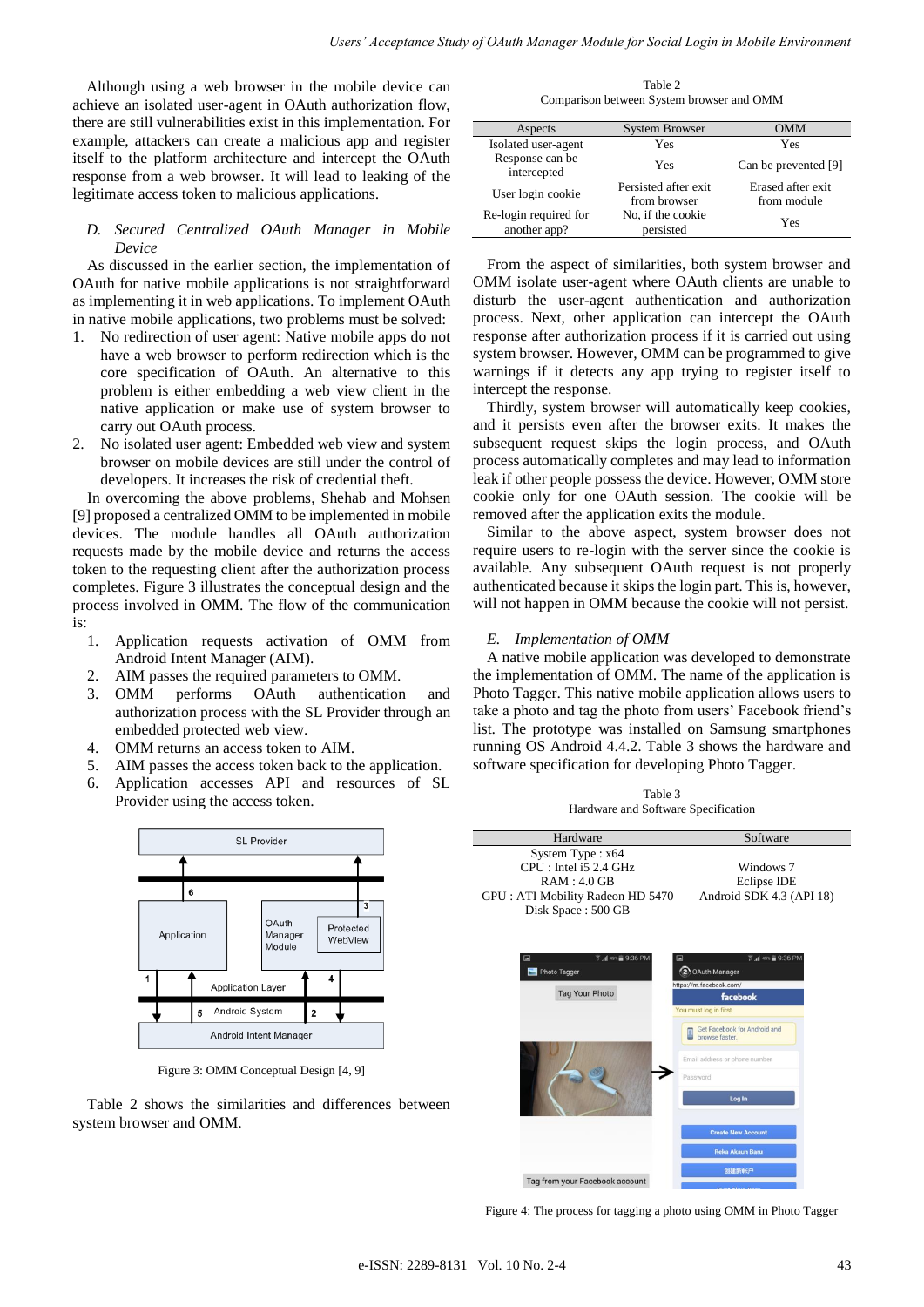

Figure 5: The process for tagging a photo using system browser in Photo Tagger

Figure 4 shows the interfaces of Photo Tagger application that implements OMM. Once a user snapped a photo using Photo Tagger, the user can touch "Tag from your Facebook account" button, and the OMM straight away call for Facebook login interface. Then, the user is required to provide their Facebook username and password to access his/her friend list. As a comparison, access to Facebook's friend list using system browser was also developed in Photo Tagging application. Figure 5 shows the interface of the application when system browser is implemented. The obvious difference between both authentication methods is the elimination of system browser call.

In Shehab and Mohsen's study, they evaluate the OMM from the aspect of performance, which included CPU and memory consumption. However, the usability and user acceptance of OMM are yet to be evaluated. Hence, this study aims to evaluate users' acceptance of OMM using Photo Tagging as the main instrument.

### III. METHODOLOGY

A controlled experiment was carried out to investigate users' acceptance towards OMM. The independent variable was SL approach, which is using OMM and system browser. The dependent variable is user acceptance of the SL mechanism. The hypothesis is "users have a similar perception on the usefulness and ease-of-use of OAuth system browser and OMM." 30 participants participated in this study on a voluntary basis. They comprised 15 males and 15 females, aged between 21 to 45 years. They were recruited through an advertisement on Facebook, and they were invited for a face-to-face meeting with the principal researcher at a few convenient venues for conducting the experiment.

Photo Tagger application was the main instrument used in this experimental study (as explained in the previous section). Photo Tagger has both OMM and system browser for SL. A Facebook account that contained a list of friends/contacts was created for this experiment. A post-task questionnaire was used in this study to measure user acceptance towards OMM. It was adapted from Davis [18]. It contained nineteen items (ten for perceived usefulness and nine for ease-of-use) and measured using a seven-point Likert scale (i.e., one represented 'strongly disagree' and seven represented 'strongly agree'). The questions are listed in Table 4. The participants were also asked about their preference of SL mechanism at the end of the post-task questionnaire.

| Perceived usefulness<br>Perceived ease-of-use<br>OMM enhances my<br>OMM is easy to use.<br>effectiveness in accessing the<br>OMM is user-friendly<br>Photo Tagger.<br>OMM is flexible.<br>OMM increases my<br>productivity.<br>OMM makes it easier to access<br>with accessing Facebook<br>٠<br>Facebook resource.<br>resource.<br>OMM gives me greater control<br>٠<br>over my work.<br>use it.<br>OMM enables me to<br>OMM can be used without<br>٠  | The post-task questionnaire    |                                                                                                                     |  |  |  |
|--------------------------------------------------------------------------------------------------------------------------------------------------------------------------------------------------------------------------------------------------------------------------------------------------------------------------------------------------------------------------------------------------------------------------------------------------------|--------------------------------|---------------------------------------------------------------------------------------------------------------------|--|--|--|
|                                                                                                                                                                                                                                                                                                                                                                                                                                                        |                                |                                                                                                                     |  |  |  |
| OMM saves my time when I<br>I can easily remember how<br>٠<br>use it.<br>to use it.<br>OMM meets my needs.<br>I don't notice any<br>٠<br>inconsistencies as I perform<br>OMM does everything I would<br>٠<br>expect it to do.<br>OMM in Photo Tagger.<br>OMM is useful in overall.<br>I can recover from mistakes<br>quickly and easily when<br>accessing Photo Tagger<br>using OMM.<br>I can use Photo Tagger with<br>OMM successfully every<br>time. | accomplish tasks more quickly. | OMM requires fewer steps to<br>accomplish what I want to do<br>OMM is easy to learn how to<br>written instructions. |  |  |  |

Table 4

The procedure for carrying out the experiment is:

- 1. The participants read the information sheet.
- 2. The participants sign the consent form.
- 3. The participants fill up the background information.
- 4. The participants snap a photo using the Photo Tagger applications.
- 5. The participants touch the "Tag form your Facebook account" menu and tags friends from Facebook contact list (the sequence of OMM and system browser for each participant was assigned at random).
- 6. The participants answer the post-task questionnaire.

## IV. RESULTS

The Cronbach's Alpha coefficients for the nineteen items are between 0.89 and 0.97, indicating that the data are internally consistent. A Wilcoxon Signed Rank test was conducted to evaluate the participants' responses on the user acceptance of the two SL mechanisms. User acceptance was measured from the aspects of usefulness and ease-of-use. There is a statistically significant difference in terms of the user acceptance towards OMM and system browser.

By looking at the overall user acceptance response, the result yields a significant difference, with  $z = -3.93$ ,  $p < 0.001$ , and with a large effect size  $(r = 0.51)$ . From the aspect of usefulness, the result yields a significant difference with  $z =$  $-3.95$ ,  $p < 0.001$ . From the aspect of ease-of-use, the result also yield a significant difference with  $z = -3.57$ ,  $p < 0.001$ .

Further, the participants' responses on their preference of SL mechanism; it is revealed that 7 participants (23%) preferred to use system browser for the SL mechanism, while 23 participants (77%) preferred using OMM. From the analysis, 2 participants (9%) stated that the OMM does not cache the login credentials when logging into the Facebook account. There were 4 participants (17%) stated that OMM was easier to use as compared to Chrome browser. Another 3 participants (13%) stated that OMM was more convenient to be used as compared to the system browser. However, there were 14 participants (61%) did not specify any reason for choosing OMM as their preferred SL mechanism. On the